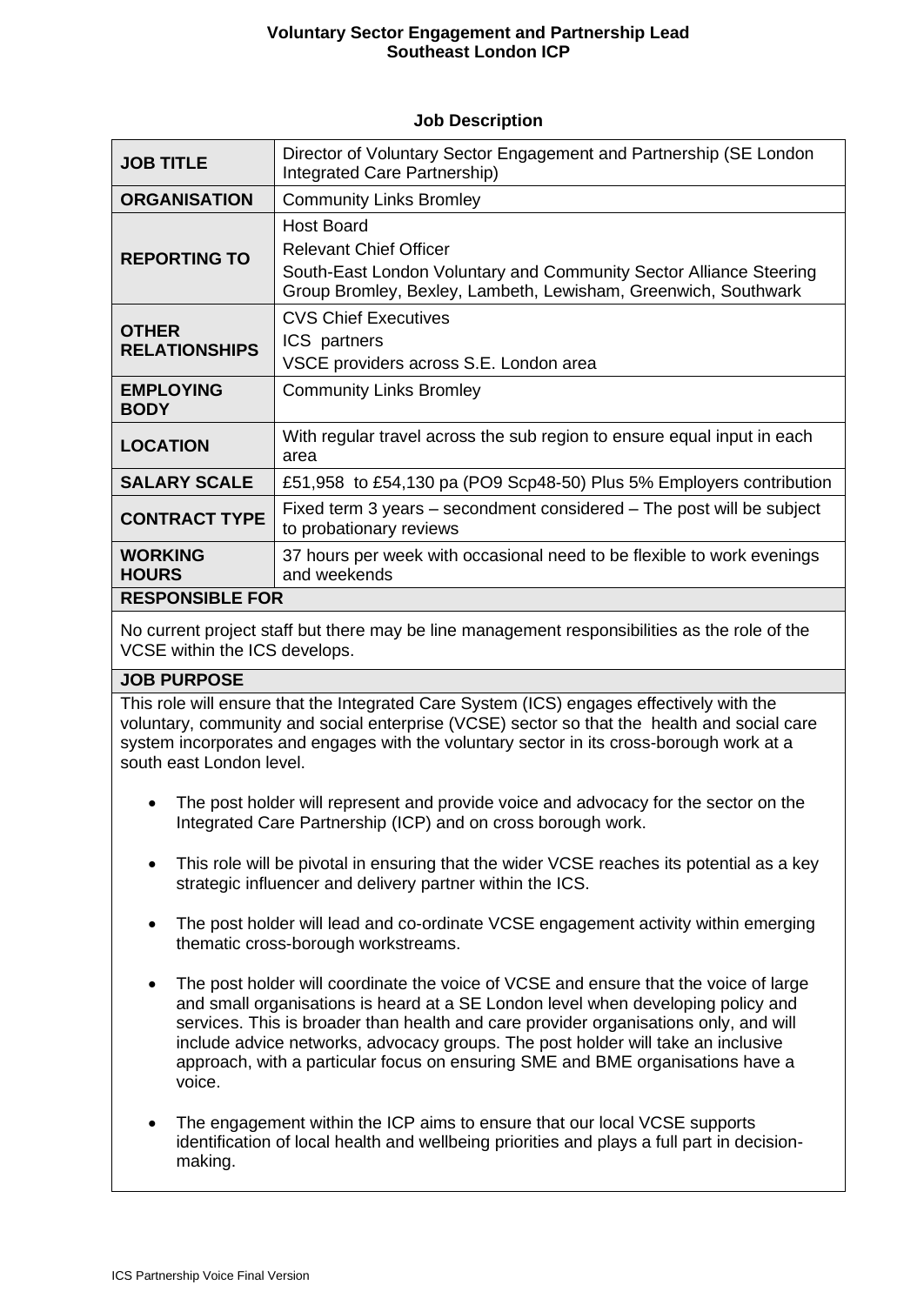# **Voluntary Sector Engagement and Partnership Lead Southeast London ICP**

• Facilitate and chair the planned VSCE Alliance to operate effectively as the umbrella body for the six place-level VCSE Leadership Groups.

# **MAIN RESPONSIBILITIES**

- 1) Facilitate and chair the planned VSCE Alliance to operate effectively as the umbrella body for the six boroughs.
- 2) Provide a leadership role to ensure the voluntary and community sector is an equal partner in the ICP.
- 3) Develop excellent relationships with programme stakeholders, advocating for the VCSE, and encouraging the Partnership to consider new and innovative approaches to working closely with the VCSE to support the health and wellbeing needs of local communities.
- 4) Familiarise and understand all processes and procedures in relation to the ICS.
- 5) Provide a source of expertise and information with regard to ICS priorities, strategies and processes, including relevant briefings to the VCSE sector including the 6 Councils for Voluntary Service within the footprint
- 6) Support VCSE attendees of the ICP Partnership and those sitting on work streams and ensure and facilitate communication between all VCSE roles involved in ICP workstreams, setting up relevant infrastructure meetings as appropriate
- 7) Lead on the establishment and delivery of specific work streams as agreed with the wider VCSE sector.
- 8) Organise and facilitate engagement events with the VCSE sector including sessions with ICS colleagues from outside the sector
- 9) Present to Boards and workstreams and other relevant groups and meetings within the ICP. Provide data, information and insight from the VCSE sector to inform decision making, particularly SEL work on inequalities.
- 10) Work with key VCSE stakeholders and partners to develop the wider capacity of the VCSE to play a full role in the ICP, including work with partners and national bodies to identify additional opportunities and resources, including drafting bids if required.
- 11) Develop excellent robust partnerships with key stakeholders at all levels to ensure effective networks are created and maintained. Ensure stakeholders are kept informed of progress and consulting with them on queries in a prompt and professional manner.
- 12) Ensure changes within the ICS on behalf of the VCSE are in line with national policy and ensure that the programme maximises the use of national opportunities.
- 13) To perform and ensure the discharge of administrative duties relevant to the post, including maintaining accurate records on organisational data collection systems where appropriate.
- 14) Attending relevant events including webinars and other information sharing forums.
- 15) Develop a culture that promotes equality and values diversity.
- 16) The post holder must be aware of and committed to the Equality and Diversity and Safeguarding policies of (the host) and the employing organisation.